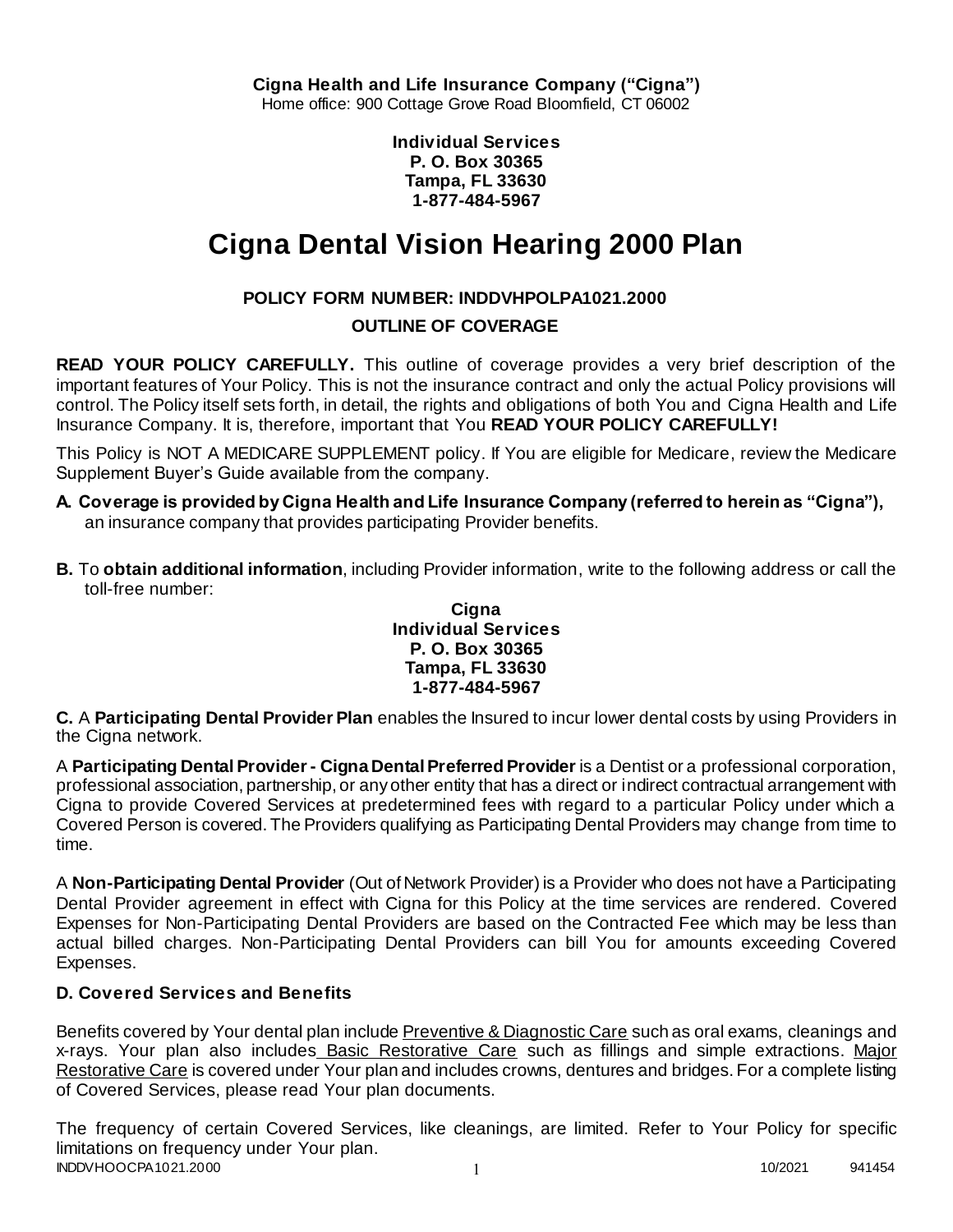### **Benefit Schedule**

The benefits outlined in the table below show the payment percentages for Covered Expenses **AFTER** any applicable Deductibles have been satisfied unless otherwise stated.

# **CIGNA DENTAL, VISION, AND HEARING INSURANCE** *The Schedule*

#### **For You and Your Dependents**

#### **The Schedule – Dental Benefits**

If You select a Participating Dental Provider, Your cost will be less than if You select a Non-Participating Dental Provider.

#### **Emergency Services**

The Benefit Percentage payable for Emergency Services charges made by a Non-Participating Dental Provider is the same Benefit Percentage as for Participating Dental Provider Charges. Dental Emergency services are required immediately to either alleviate pain or to treat the sudden onset of an acute dental condition. These are usually minor procedures performed in response to serious symptoms, which temporarily relieve significant pain, but do not effect a definitive cure, and which, if not rendered, will likely result in a more serious dental or medical complication.

#### **Dental Deductibles**

Dental Deductibles are expenses to be paid by You or Your Dependent. Dental Deductibles are in addition to any Coinsurance. Once the Dental Deductible maximum in The Schedule has been reached, You and Your family need not satisfy any further dental deductible for the rest of that year.

#### **Participating Dental Provider Payment**

Participating Dental Provider services are paid based on the Contracted Fee agreed upon by the Provider and Cigna.

#### **Non-Participating Dental Provider Payment**

Non-Participating Dental Provider services are paid based on the Contracted Fee.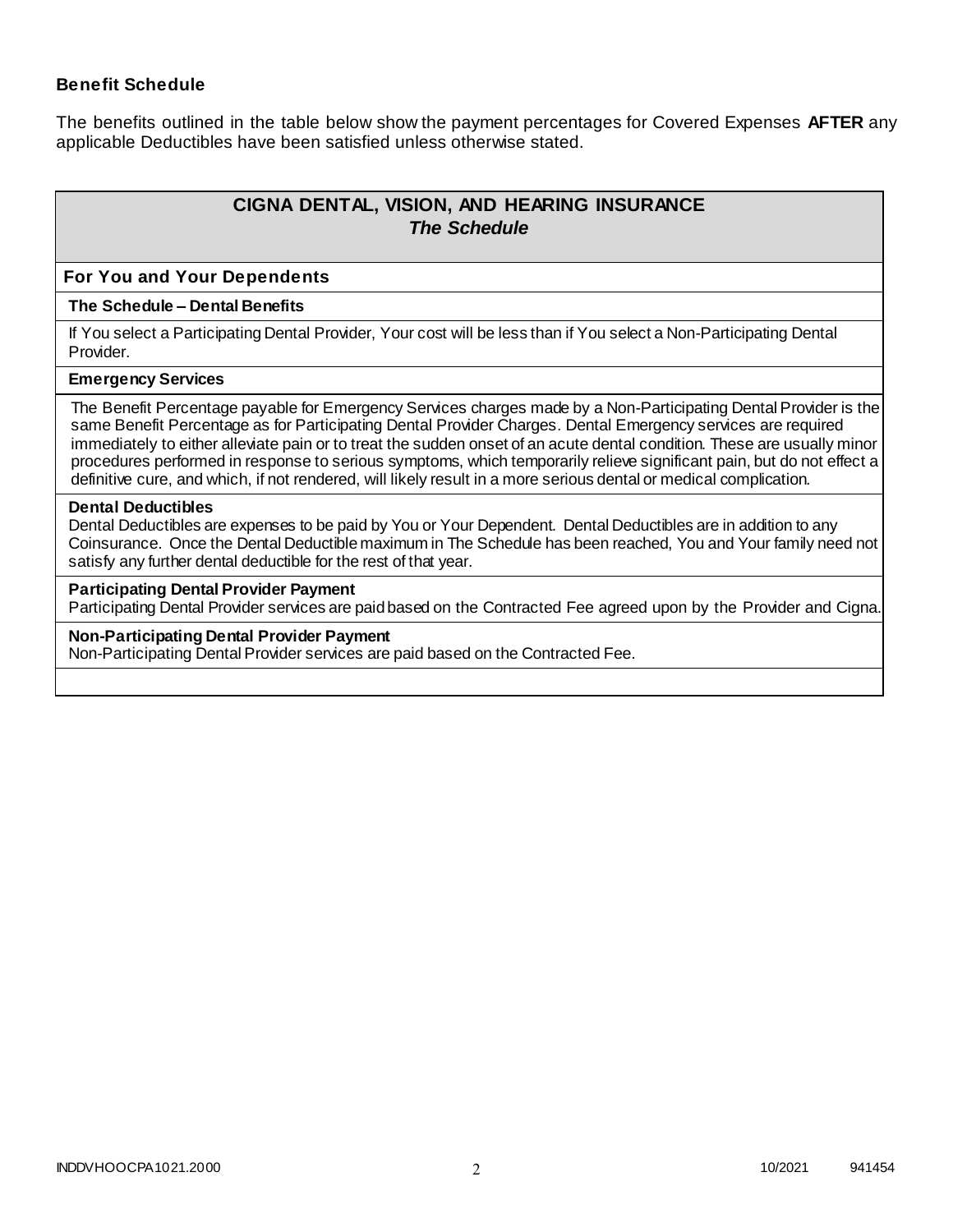| DENTAL BENEFIT HIGHLIGHTS                                                                                                                                                                                                                                                 |                                                  |
|---------------------------------------------------------------------------------------------------------------------------------------------------------------------------------------------------------------------------------------------------------------------------|--------------------------------------------------|
| Classes I, II, III<br><b>Calendar Year Maximum</b>                                                                                                                                                                                                                        | \$1,500 per person                               |
| <b>Calendar Year Dental Deductible</b><br>Individual                                                                                                                                                                                                                      | \$100 per person<br>Not Applicable to Class I    |
| Class I                                                                                                                                                                                                                                                                   | The Percentage of Covered Expenses the Plan Pays |
| Preventive Care<br>Oral Exams<br>Routine Cleanings<br>Routine X-rays<br>Non-Routine X-rays<br><b>Fluoride Application</b><br><b>Sealants</b><br>Space Maintainers (non-orthodontic)<br>Emergency Care to Relieve Pain                                                     | 100%                                             |
| <b>Class II</b>                                                                                                                                                                                                                                                           | The Percentage of Covered Expenses the Plan Pays |
| <b>Basic Restorative</b><br>Fillings<br>Surgical Extraction of Impacted Teeth<br>Oral Surgery, Simple Extractions<br>Relines, Rebases, and Adjustments<br>Repairs - Bridges, Crowns, and Inlays<br>Repairs - Dentures                                                     | 70% after dental deductible                      |
| <b>Class III</b>                                                                                                                                                                                                                                                          | The Percentage of Covered Expenses the Plan Pays |
| <b>Major Restorative</b><br>Crowns / Inlays / Onlays<br>Root Canal Therapy / Endodontics<br><b>Minor Periodontics</b><br><b>Major Periodontics</b><br>Oral Surgery, All Except Simple Extractions<br>Prosthesis Over Implant<br>Anesthetics<br>Dentures<br><b>Bridges</b> | 50% after dental deductible                      |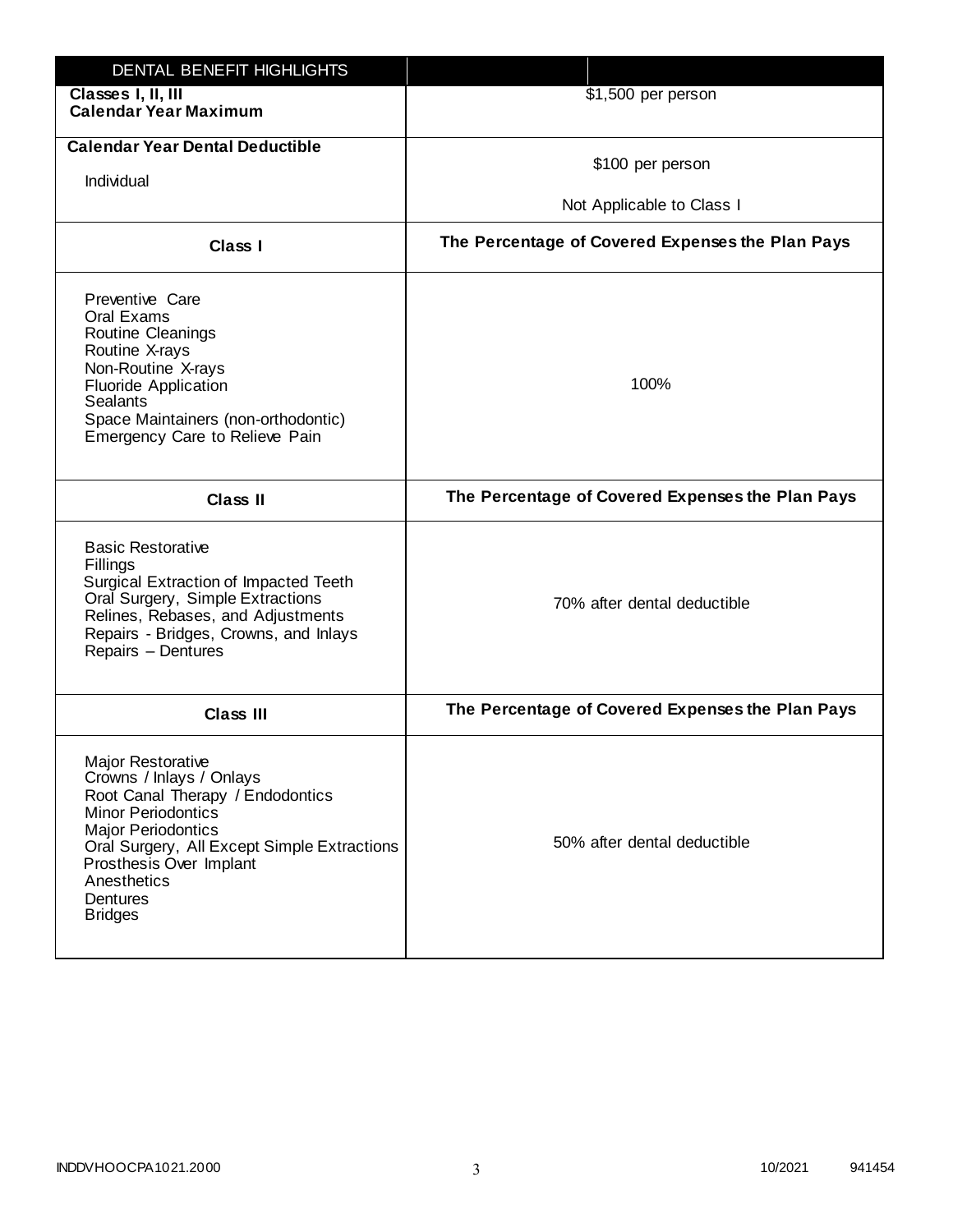| The Schedule - Vision Benefits                                                                  |                                                                                         |
|-------------------------------------------------------------------------------------------------|-----------------------------------------------------------------------------------------|
| <b>VISION BENEFIT HIGHLIGHTS</b>                                                                |                                                                                         |
| Eye Examinations, including refraction                                                          | The plan pays 50% of expenses, not to exceed a \$75 calendar<br>year maximum per person |
| Materials (corrective eyeglasses or contact<br>lenses, including fittings and follow-up visits) | \$200 calendar year maximum per person                                                  |

# **The Schedule - Hearing Benefits**

| <b>HEARING BENEFIT HIGHLIGHTS</b>                           |                                        |
|-------------------------------------------------------------|----------------------------------------|
| <b>Hearing Examinations</b>                                 | \$50 calendar year maximum per person  |
| Materials (Hearing Aids, including fittings<br>and repairs) | \$500 calendar year maximum per person |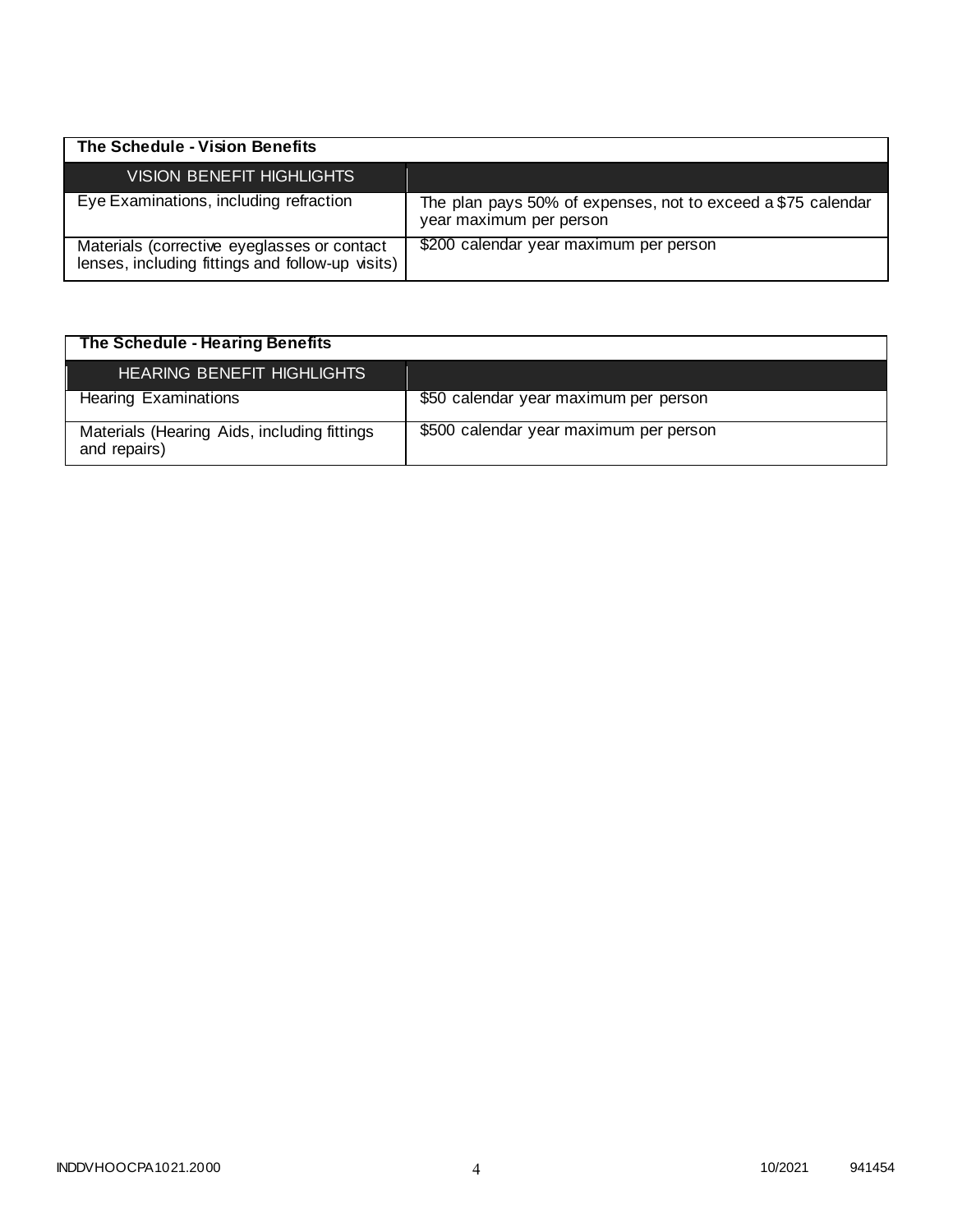## **Waiting Periods**

A Covered Person may access their dental, vision, and hearing benefit insurance once he or she has satisfied the following waiting periods:

- There is no waiting period for Class I or II dental benefits or for vision and hearing benefits.
- After 12 consecutive months of coverage dental benefits will increase to include the list of Class III procedures.

### **Missing Teeth Limitation**

There is no payment for replacement of teeth that are missing when a person first becomes insured. This payment limitation no longer applies after 24 months of continuous coverage.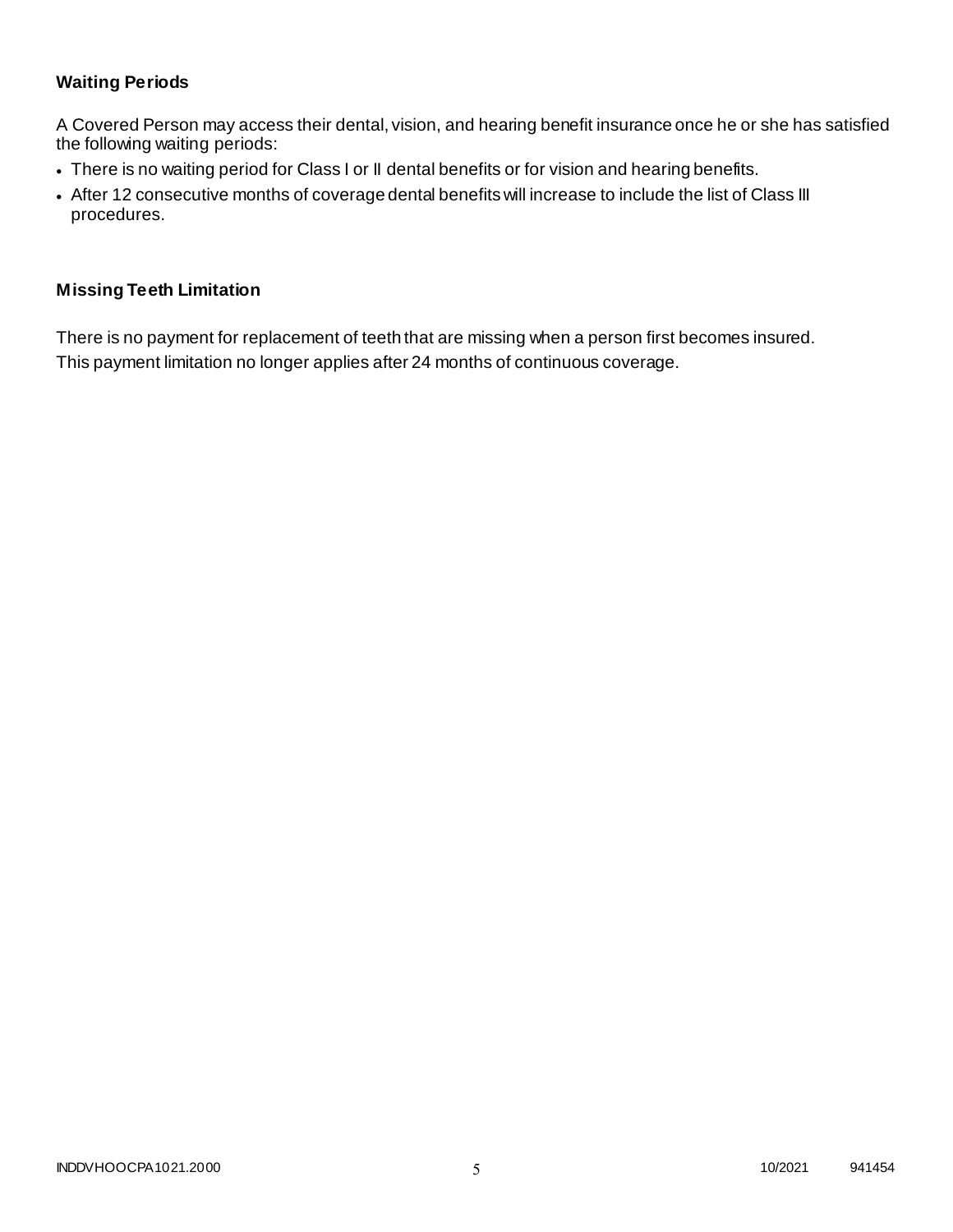## **E. Insured's Financial Responsibility**

The Insured is responsible for paying the monthly or quarterly premium on a timely basis. The Insured is also responsible to pay Providers for charges that are applied to the Deductibles, Coinsurance, and any amounts charged by Non-Participating Dental Providers in excess of the Contracted Fee. In addition, any charges for Medically Necessary and/or Dentally Necessary items that are excluded under the Policy are the responsibility of the Insured.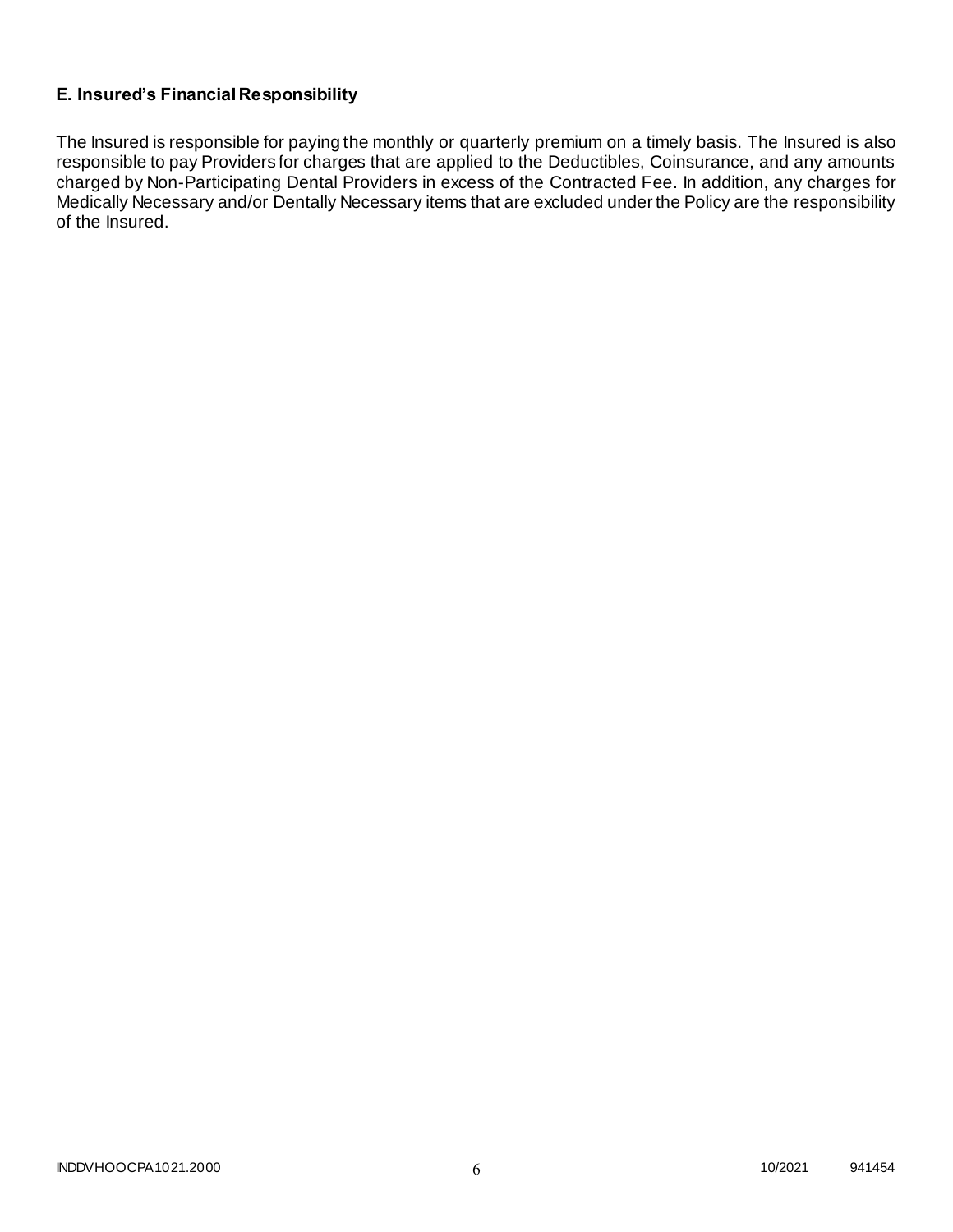# **F. Exclusions And Limitations: What Is Not Covered By This Policy**

# **Expenses Not Covered**

Covered Expenses will not include, and no payment will be made for:

- procedures which are not included in the list of Covered Dental Services, Covered Vision Services, or Covered Hearing Services;
- cone beam imaging;
- instruction for plaque control, oral hygiene and diet;
- core build-ups;
- veneers;
- precious or semi-precious metals for crowns, bridges and abutments;
- restoration of teeth which have been damaged by erosion, attrition or abrasion;
- bite registrations; precision or semi-precision attachments; or splinting;
- implants or implant related services;
- orthodontic treatment, except for the treatment of cleft lip and cleft palate;
- general anesthesia or intravenous sedation, when used for the purposes of anxiety control or patient management is not covered; may be considered only when medically or dentally necessary and when in conjunction with covered complex oral surgery;
- athletic mouth guards;
- services performed solely for cosmetic reasons;
- personalization or decoration of any dental device or dental work;
- replacement of an appliance per benefit guidelines;
- services that are deemed to be medical in nature;
- services and supplies received from a hospital;
- prescription drugs;
- plano lenses:
- VDT (video display terminal)/computer eyeglass benefit;
- medical or surgical treatment of the eyes;
- any type of corrective vision surgery, including LASIK surgery, radial ketatonomy (RK), automated lamellar keratoplasty (ALK), or conductive keratoplasty (CK);
- Orthoptic or vision training and any associated supplemental testing;
- any eye examination, or any corrective eyewear, required by an employer as a condition of employment;
- safety eyewear;
- sub-normal vision aids or non-prescription lenses;
- Magnification or low vision aids not shown as covered in the Schedule of Vision Coverage;
- Assistive Listening Devices (ALDs);
- medical and/or surgical treatment of the internal or external structures of the ear, including but not limited to Cochlear implants;
- Hearing Aids not prescribed by a Licensed Hearing Care Professional;
- ear protective devices or plugs;
- Hearing Aids maintenance/service contracts, ear molds and other miscellaneous repairs;
- Hearing Aids purchased online or over the counter (OTC); or
- Disposable Hearing Aids.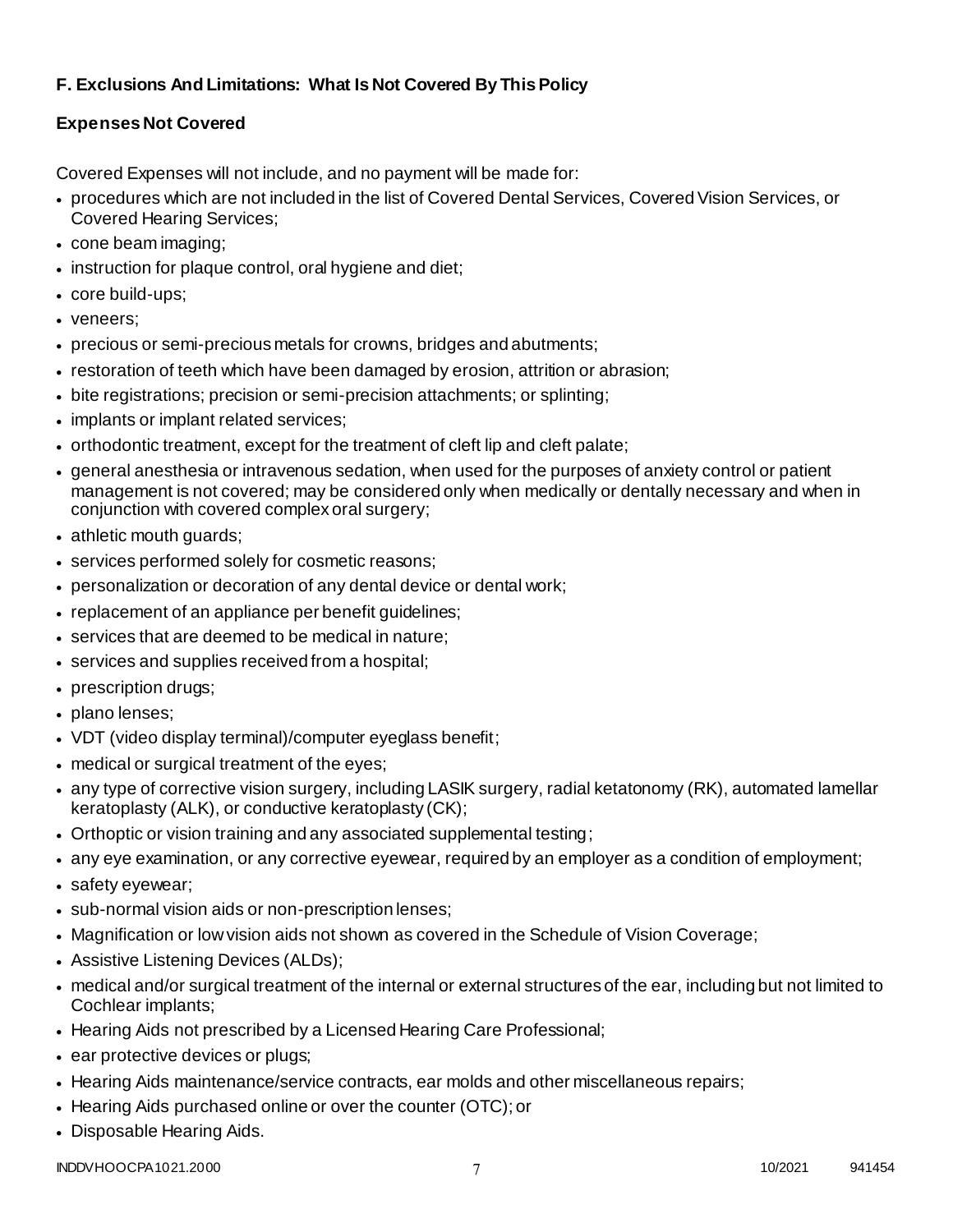### **General Limitations**

No payment will be made for expenses incurred for You or any one of Your Dependents:

- For services not specifically listed as Covered Services in this Policy;
- For services or supplies that are not Medically Necessary;
- For services received before the Effective Date of coverage;
- For services received after coverage under this Policy ends;
- For services for which You have no legal obligation to pay or for which no charge would be made if You did not have insurance coverage;
- For Professional services or supplies received or purchased directly or on Your behalf by anyone, including a Provider, from any of the following:
	- **Yourself or Your employer;**
	- a person who lives in the Covered Person's home, or that person's employer;
	- a person who is related to the Covered Person by blood, marriage or adoption, or that person's employer;
- for or in connection with an Injury arising out of, or in the course of, any employment for wage or profit;
- for or in connection with a Sickness which is covered under any workers' compensation or similar law;
- for charges made by a Hospital owned or operated by or which provides care or performs services for, the United States Government, if such charges are directly related to a condition which occurred while serving in the military or an associated auxiliary unit;
- services or supplies received due to an act of war, declared or undeclared while serving in the military or an associated auxiliary unit;
- to the extent that payment is unlawful where the person resides when the expenses are incurred;
- for charges which the person is not legally required to pay;
- for charges which would not have been made if the person had no insurance;
- to the extent that billed charges exceed the rate of reimbursement as described in the Schedule;
- for charges for unnecessary care, treatment or surgery;
- to the extent that You or any of Your Dependents is in any way paid or entitled to payment for those expenses by or through a public program, other than Medicaid;
- for or in connection with experimental procedures or treatment methods not approved by the American Dental Association or the appropriate dental specialty society;
- Procedures that are a covered expense under any other plan which provides dental, vision, or hearing benefits;
- To the extent that benefits are paid or payable for those expenses under the mandatory part of any auto insurance policy written to comply with a "no-fault" insurance law or an uninsured motorist insurance law. Cigna will take into account any adjustment option chosen under such part by You or any one of Your Dependents.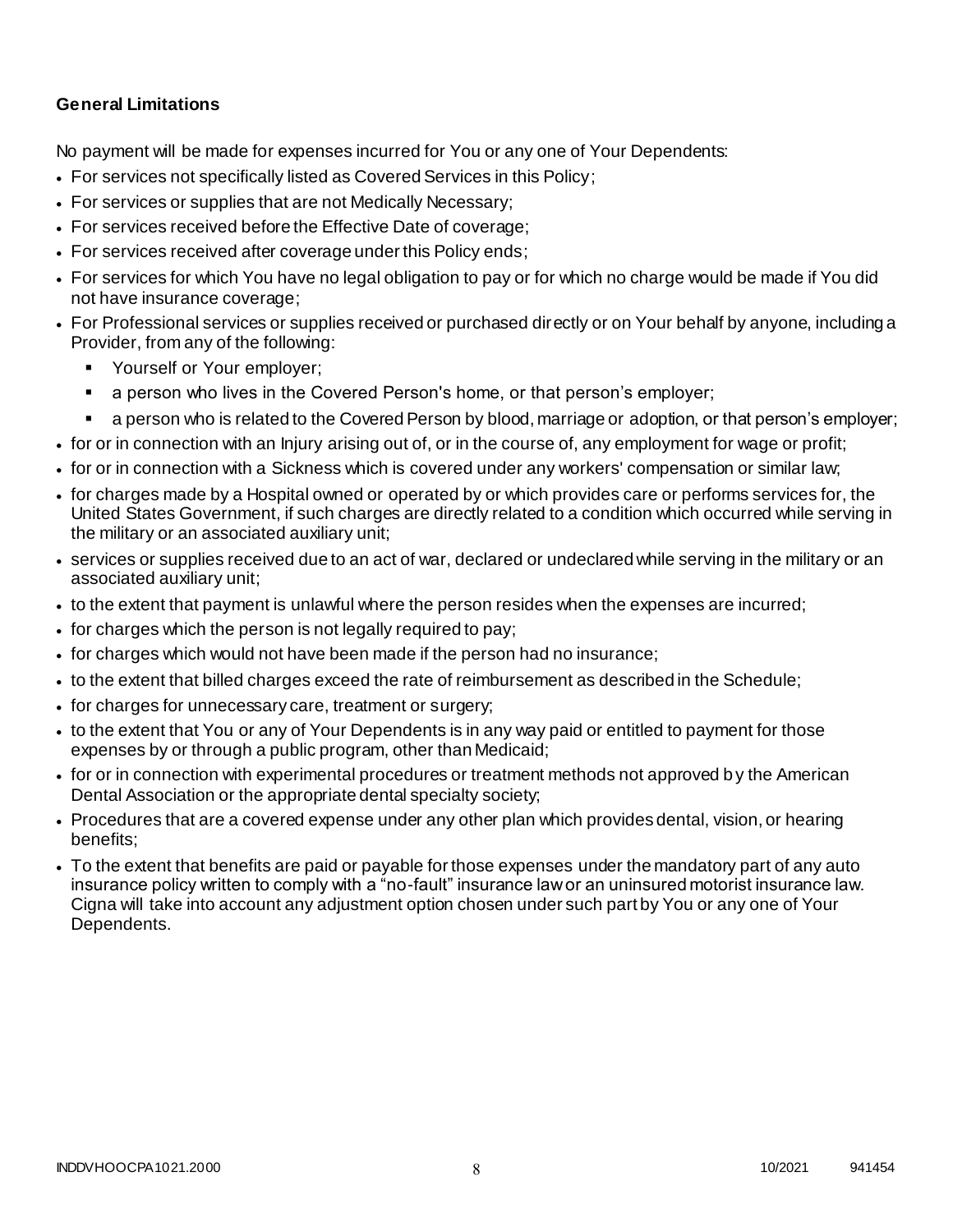### **G. Predetermination of Dental Benefits Program**

Predetermination of Benefits is a voluntary review of a Dentist's proposed treatment plan and expected charges. It is not preauthorization of service and is not required.

The treatment plan should include supporting pre-operative x-rays and other diagnostic materials as requested by Cigna's dental consultant. If there is a change in the treatment plan, a revised plan should be submitted.

Cigna will determine covered dental expenses for the proposed treatment plan. If there is no Predetermination of Benefits, Cigna will determine covered dental expenses when it receives a claim.

Review of proposed treatment is advised whenever extensive dental work is recommended when charges exceed **\$500**.

Predetermination of Benefits is not a guarantee of a set payment. Payment is based on the services that are actually delivered and the coverage in force at the time services are completed.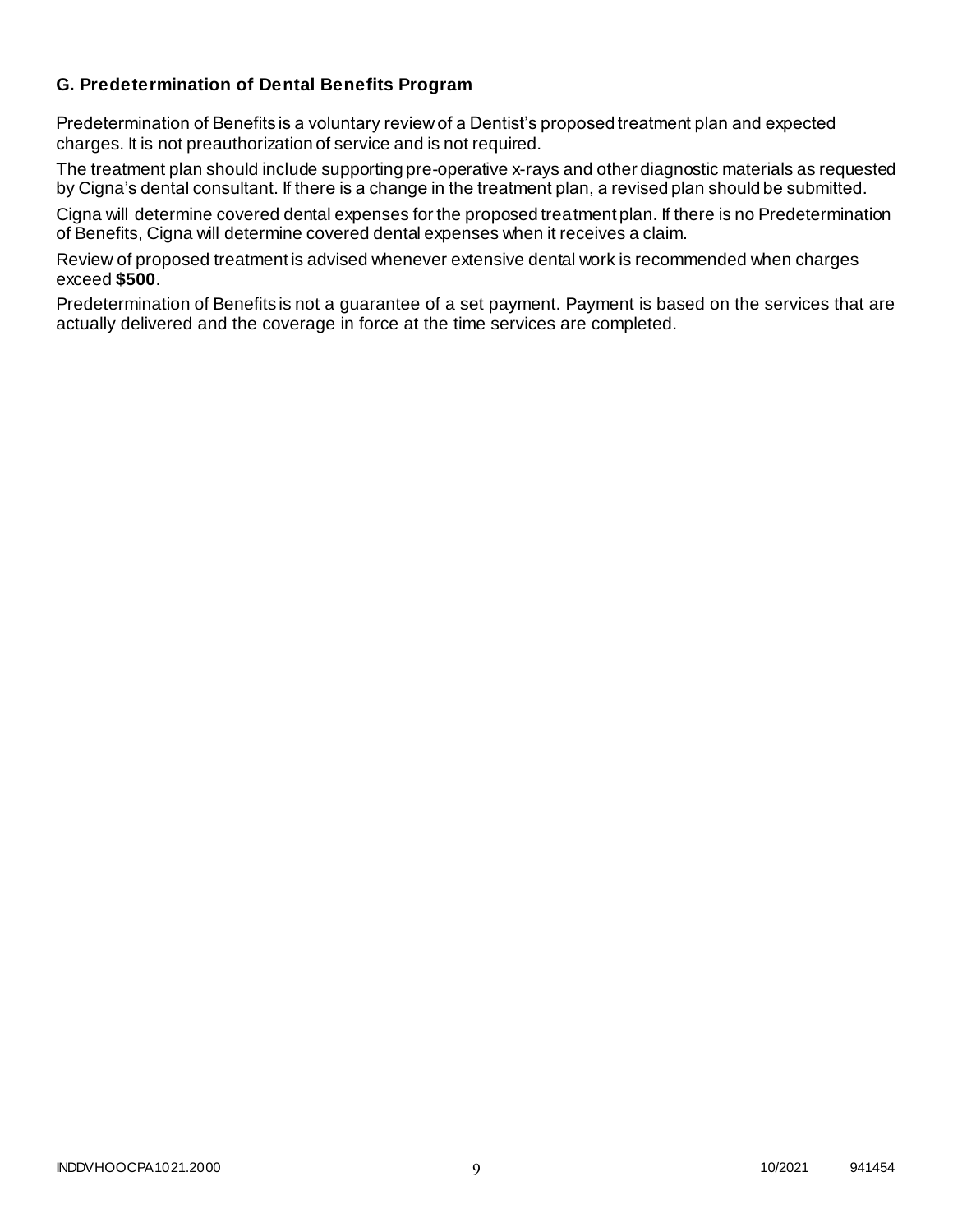### **H. General Provisions**

### **WHEN YOU HAVE A COMPLAINT OR AN APPEAL**

For the purposes of this section, any reference to "You," "Your" or "Yourself" also refers to a representative or Provider designated by You to act on Your behalf, unless otherwise noted.

We want You to be completely satisfied with the care You receive. That is why We have established a process for addressing Your concerns and solving Your problems.

#### **Start with Member Services**

We are here to listen and help. If You have a concern regarding a person, a service, the quality of care, or contractual benefits, You can call Our toll-free number and explain Your concern to one of Our Customer Service representatives. You can also express that concern in writing. Please call or write to Us at the following:

Customer Services Toll-Free Number or address on mycigna.com, explanation of benefits or claim form

We will do Our best to resolve the matter on Your initial contact. If We need more time to review or investigate Your concern, We will get back to You as soon as possible, but in any case within 30 days.

If You are not satisfied with the results of a coverage decision, You can start the appeals procedure.

#### **Appeals Procedure**

Cigna has a two step appeals procedure for coverage decisions. To initiate an appeal, You must submit a request for an appeal in writing within 365 days of receipt of a denial notice. You should state the reason why You feel Your appeal should be approved and include any information supporting Your appeal. If You are unable or choose not to write, You may ask to register Your appeal by telephone. Call or write to Us at the toll-free number or address on Your Benefit Identification card, explanation of benefits or claim form.

#### **Level One Appeal**

Your appeal will be reviewed and the decision made by someone not involved in the initial decision. Appeals involving Medical Necessity or clinical appropriateness will be considered by a health care professional.

For level one appeals, We will respond in writing with a decision within 30 calendar days after We receive an appeal for a post-service coverage determination. If more time or information is needed to make the determination, We will notify You in writing to request an extension of up to 15 calendar days and to specify any additional information needed to complete the review.

If You are not satisfied with Our level-one appeal decision, You may request a level-two appeal.

#### **Level Two Appeal**

If You are dissatisfied with Our level one appeal decision, You may request a second review. To start a level two appeal, follow the same process required for a level one appeal.

Most requests for a second review will be conducted by the Appeals Committee, which consists of at least three people. Anyone involved in the prior decision may not vote on the Committee. For appeals involving Medical Necessity or clinical appropriateness, the Committee will consult with at least one Dentist reviewer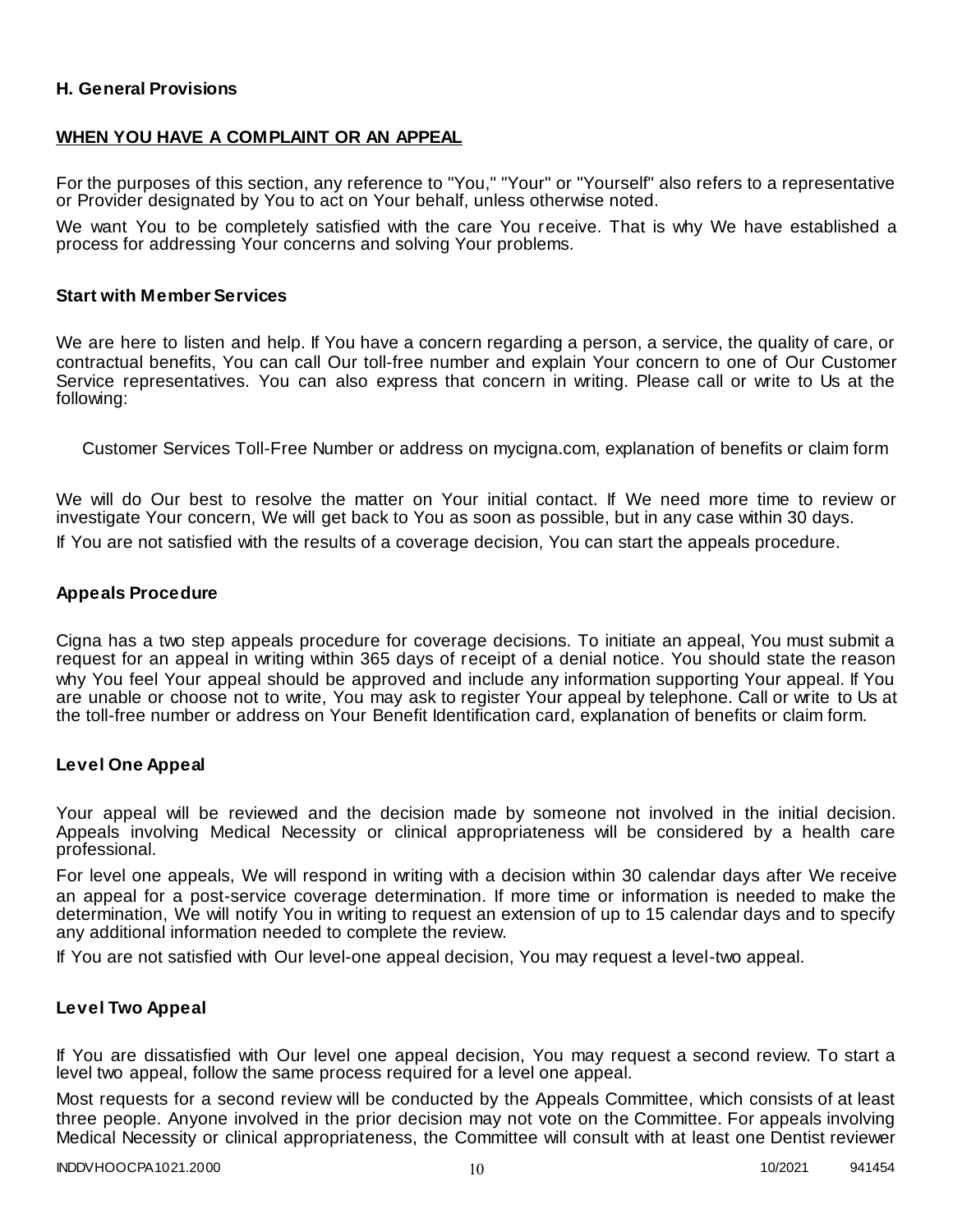in the same or similar specialty as the care under consideration, as determined by Cigna's Dentist reviewer. You may present Your situation to the Committee in person or by conference call.

For level two appeals We will acknowledge in writing that We have received Your request and schedule a Committee review. For post-service claims, the Committee review will be completed within 30 calendar days. If more time or information is needed to make the determination, We will notify You in writing to request an extension of up to 15 calendar days and to specify any additional information needed by the Committee to complete the review. You will be notified in writing of the Committee's decision within fi ve working days after the Committee meeting, and within the Committee review time frames above if the Committee does not approve the requested coverage.

#### **Notice of Benefit Determination on Appeal**

Every notice of an appeal decision will be provided in writing or electronically and, if an adverse determination, will include:

- (1) the specific reason or reasons for the denial decision;
- (2) reference to the specific Policy provisions on which the decision is based;
- (3) a statement that the claimant is entitled to receive, upon request and free of charge, reasonable access to and copies of all documents, records, and other Relevant Information as defined;
- (4) upon request and free of charge, a copy of any internal rule, guideline, protocol or other similar criterion that was relied upon in making the adverse determination regarding Your appeal, and an explanation of the scientific or clinical judgment for a determination that is based on a medical necessity, experimental treatment or other similar exclusion or limit.

#### **Relevant Information**

Relevant Information is any document, record, or other information which was relied upon in making the benefit determination; was submitted, considered, or generated in the course of making the benefit determination, without regard to whether such document, record, or other information was relied upon in making the benefit determination; demonstrates compliance with the administrative processes and safeguards required by federal law in making the benefit determination; or constitutes a stateme nt of policy or guidance with respect to the plan concerning the denied treatment option or benefit or the claimant's diagnosis, without regard to whether such advice or statement was relied upon in making the benefit determination.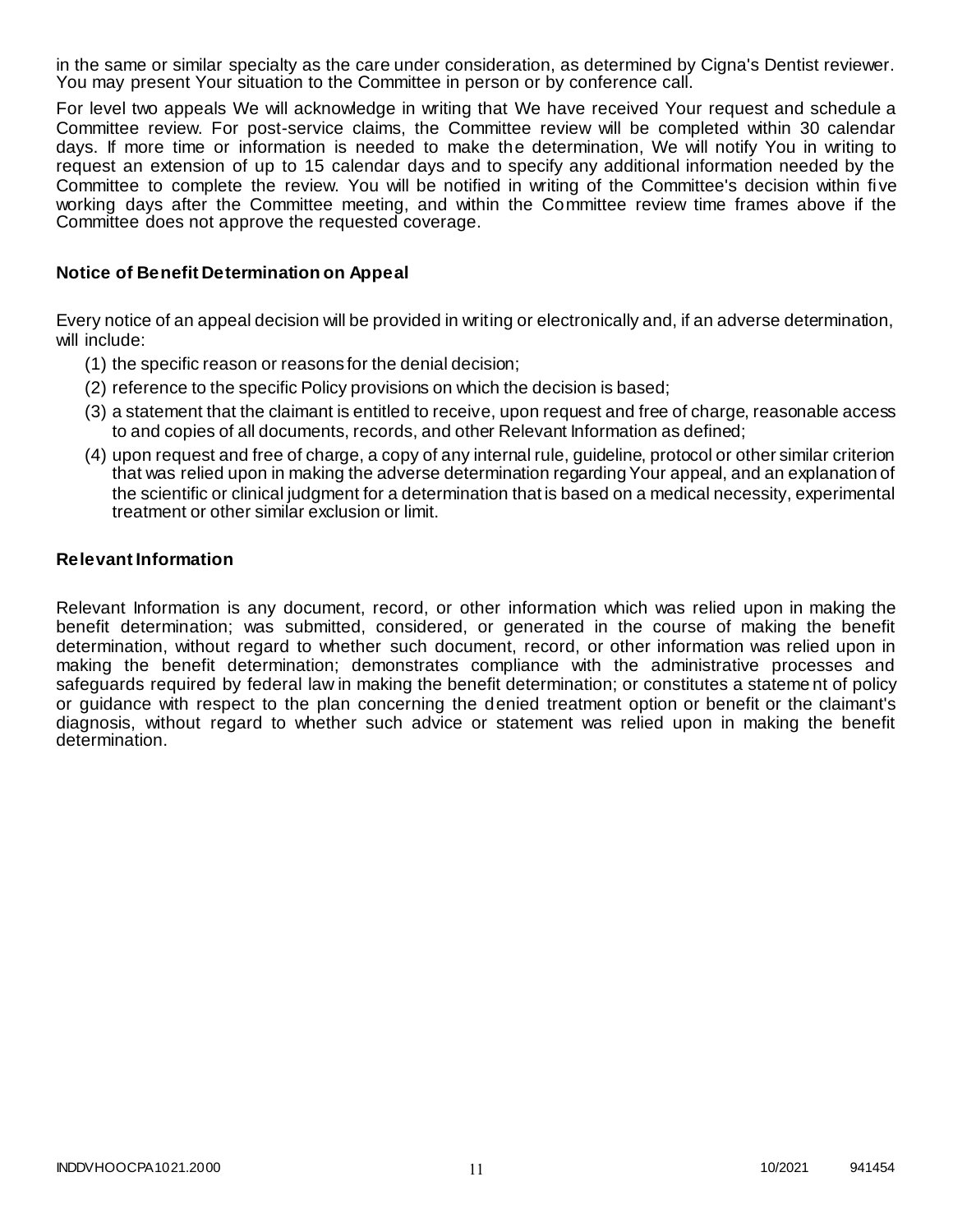# **I. Participating Dental Providers**

Cigna will provide a current list of Dentists currently participating with Cigna and their locations to each Covered Person upon request.

To verify if a Dentist is currently participating with Cigna and is accepting new Cigna Insureds, the Covered Person should visit Our website at mycigna.com.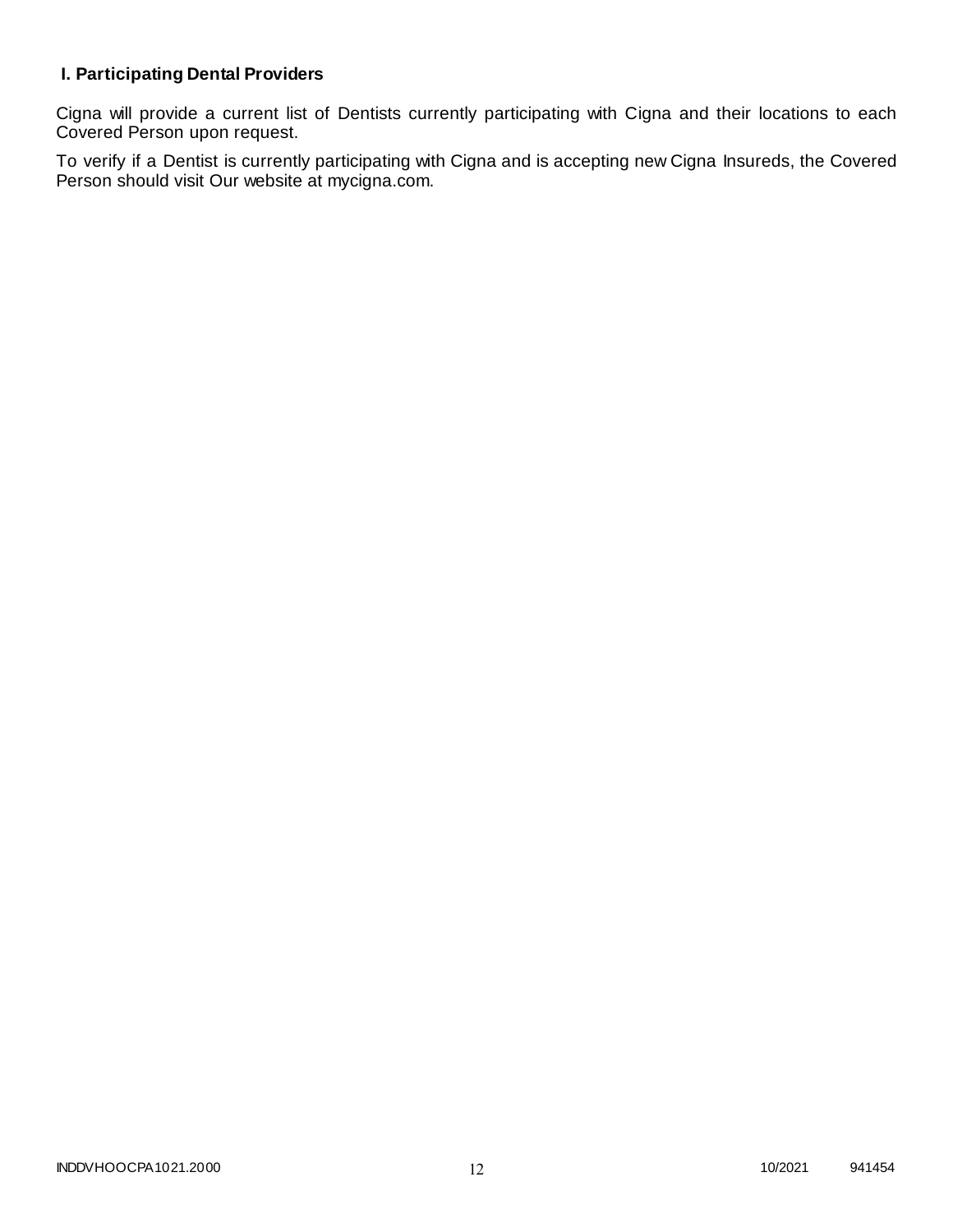### **J. Renewability, Eligibility, and Continuation**

1. The Policy will renew except for the specific events stated in the Policy. Cigna may change the premiums of the Policy with 60 days written notice to the Insured. However, Cigna will not refuse to renew or change the premium schedule for the Policy on an individual basis, but only for all Insureds in the same class and covered under the same Policy as You.

2. The individual plan is designed for residents of Pennsylvania who are not enrolled under or covered by any other group or individual health coverage. You must notify Cigna of all changes that may affect any Covered Person's eligibility under the Policy.

3. You or Your Dependent(s) will become ineligible for coverage:

- When premiums are not paid according to the due dates and grace periods described in the premium section;
- With respect to Your Spouse, Domestic Partner, or partner to a Civil Union: when the Spouse is no longer married to the Insured or when the union is dissolved;
- With respect to You and Your Family Member(s): when You no longer meet the requirements listed in the Conditions of Eligibility section;
- The date the Policy terminates;
- When the Insured no longer lives in the Service Area.

4. If a Covered Person's eligibility under this Plan would terminate due to the Insured's death, divorce or if other Dependents would become ineligible due to age or no longer qualify as dependents for coverage under this Plan; except for the Insured's failure to pay premium, the Covered Person's insurance will be continued if the Covered Person exercising the continuation right notifies Cigna and pays the appropriate monthly premium within 60 days following the date this Policy would otherwise terminate. Any waiting periods in the new Plan will be considered as being met to the extent coverage was in force under this Plan.